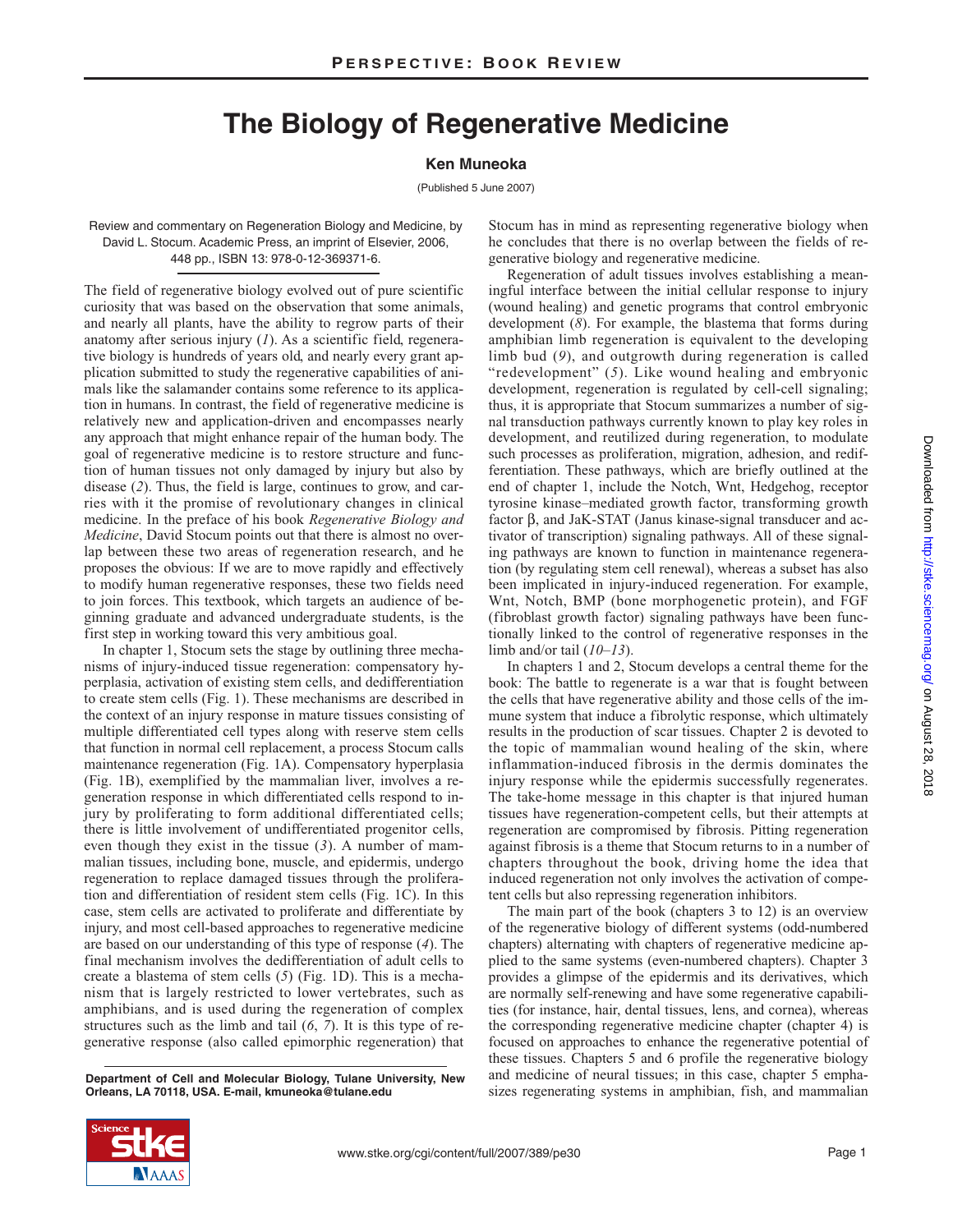

for the tissue in question. Tissue-specific progenitor cells (P) give rise to terminally differentiated cell types  $(D_1 \text{ and } D_2)$  that have a limited life span. Many mature tissues have adult stem cells (ASCs) that serve as a reservoir to continually replace differentiated cells loss to attrition. (**B**) Compensatory hyperplasia. In some tissues, differentiated cells respond to injury (lightning bolt) by initiating a proliferative response to produce additional differentiated cells that replace those cells lost to injury. (**C**) Activation of resident ASCs. Some tissues respond to injury by activating resident stem cells that proliferate and differentiate to replace cells lost to injury. (**D**) Dedifferentiation. In naturally regenerating systems such as the amphibian limb and tail, mature cells dedifferentiate to become stem cells that then proliferate and undergo redifferentiation. Dedifferentiation is the reprogramming of adult cells toward an embryonic state.

systems, whereas the focus in chapter 6 switches to a summary of clinical approaches to treating spinal cord injury and neurodegenerative diseases. Chapters 7 and 8 focus on the tissues of the digestive, respiratory, and urogenital systems, which respond to injury by compensatory hyperplasia but under some conditions undergo regeneration involving stem cell activation as well. Chapters 9 and 10 describe the regeneration of musculoskeletal tissues in mammals, which regenerate injured tissues by means of tissue-specific stem cells. The hematopoietic system and cardiovascular tissues are covered in chapters 11 and 12. Regenerative medicine has been most successfully applied to the hematopoietic system; much of this success can be attributed to the identification and characterization of the hematopoietic stem cell (HSC). An understanding of HSCs provides a comparative platform to address issues such as cell enrichment, cell survival, effectiveness of cell source, and genetic intervention, allowing the therapy to be fine-tuned to maximize success rate. Rapid

advances in regenerative medicine of the hematopoietic system can, in part, be attributed to the fluid nature of the system that separates physiological function from any anatomical constraints. Attaining a similar level of success in other systems where physiological function is tied to anatomical considerations will be significantly more challenging. One comment about the general organization of these chapters is that, because information about the regeneration biology versus regenerative medicine of specific organ systems is broken up between two chapters, I found myself having to search through the regenerative biology chapter to remind myself of essential information needed to fully understand selected topics in regenerative medicine. Nevertheless, these chapters contain a wealth of information that touches on the regenerative capacity of multiple systems, along with different approaches that target clinical application.

P

 $\mathsf{D}_1$  )  $\left(\begin{array}{c} \mathsf{D}_2 \end{array}\right)$   $\left(\begin{array}{c} \mathsf{D}_1 \end{array}\right)$   $\left(\begin{array}{c} \mathsf{D}_2 \end{array}\right)$ 

P

Chapters 13 and 14 address individual topics that are potentially relevant to all areas of regenerative biology and medicine.

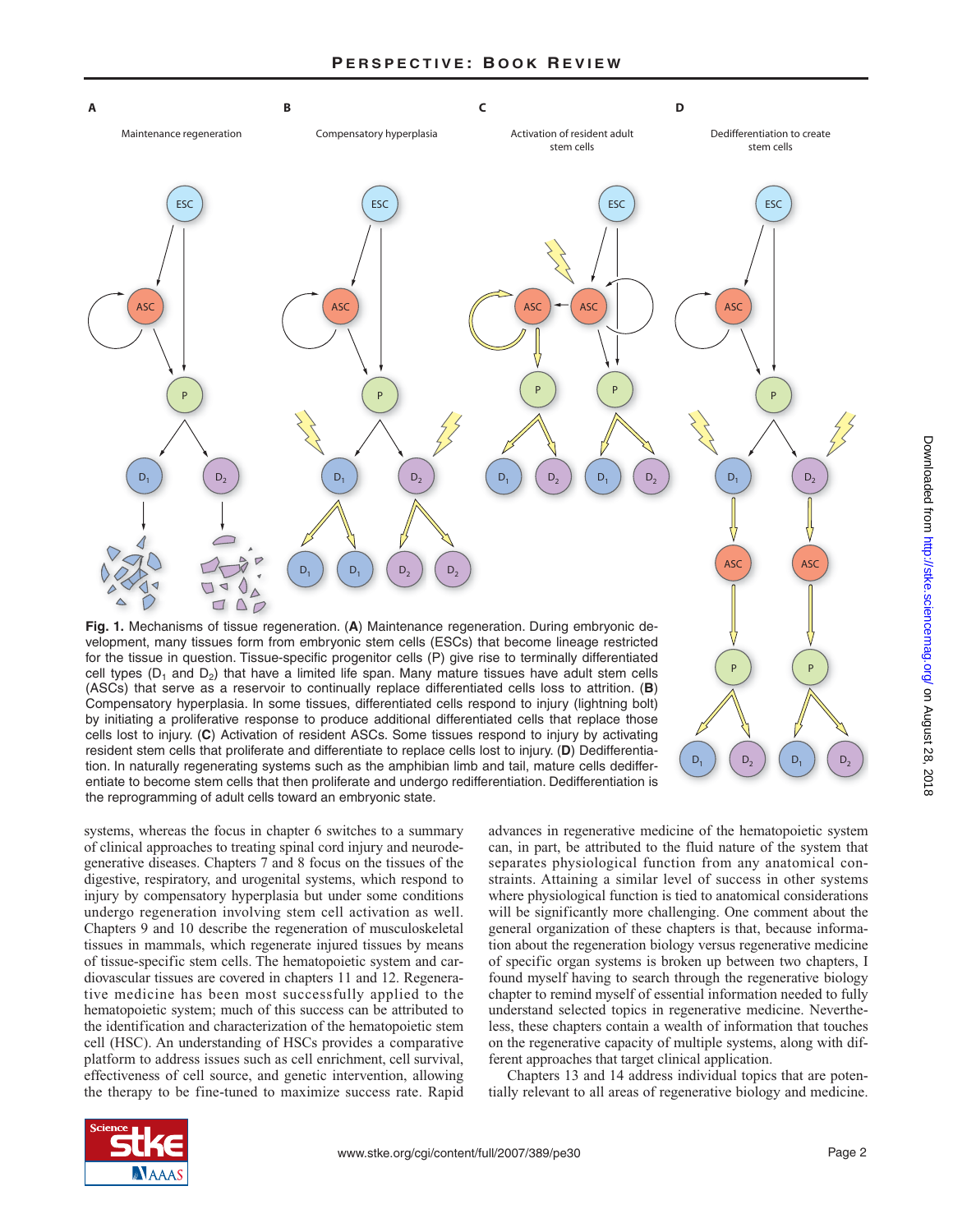In chapter 13, Stocum tackles the issue of pleuripotency of adult stem cells and their potential for replacing embryonic stem cells as a general source for clinical cell therapies. In a section titled "Adult Stem Cell Pluripotency: Fact or Fiction," Stocum concludes:

Overall, the verdict is that unless the frequency can be increased significantly, lineage conversion of a single ASC (adult stem cell) type will not be a viable approach for cell therapies designed to replace damaged tissue.

This conclusion seems overly negative given that research into adult stem cells is still in its infancy and that there is much to be learned about the different populations of stem cell present (*14*), as well as the array of factors important for inducing, maintaining, and expanding lineage-converted cells. The fact that pleuripotency of adult cells exists at all represents a starting point to develop our understanding for how to direct these cells toward distinct fates (*15*).

Chapter 14 profiles an in-depth review of limb regeneration in amphibians; this is an amazing process that has been intensely studied and is Stocum's area of expertise. In the introduction, Stocum points out that this chapter is an updated version of his own recent review articles and, sadly, it reads as such. This chapter provides an overview of limb regeneration but makes little effort to integrate fundamental concepts that lie at the heart of regeneration biology in the context of current approaches to regenerative medicine that are largely stem cell driven. For example, how do stem cells at a wound site gain the information they need to know what structures need to be regenerated? The answer to this question is critically important for the future of regenerative medicine and has been addressed in regeneration biology (*16*).

Stocum sums things up in a final chapter entitled "Research Issues in Regenerative Medicine." He returns to three strategies of regenerative medicine that were briefly introduced in chapter 1—cell transplantation, bioartificial tissues, and induction of regeneration in situ—and discusses some of the practical challenges encountered in applying these strategies to regenerative medicine, for instance, defining an appropriate cell source, expansion of the appropriate cells to achieve a therapeutic dose, inducing vascularization of bioartificial tissues, and so on. The book ends with a colorful discussion of bioethical issues with references to Mary Shelley's novel *Frankenstein* and H. G. Wells' story *The Island of Dr. Moreau*, bringing a sober reality to

how sensitized the public might be in its response to successes in regenerative medicine.

Overall, this is a seminal contribution that will influence new, as well as seasoned, members of the regeneration field. Hopefully, this book will serve as a seed to initiate conceptual cross-talk between those actively involved in the biology of regeneration and those targeting its clinical application. For my part, I value the availability of an excellent reference textbook that offers an updated review of a diverse array of regeneration efforts, and this text will be forever on my bookshelf. For anyone contemplating a move into this field, Stocum's book is a good place to start.

#### **References**

- 1. C. E. Dinsmore, A History of Regeneration Research (Cambridge Univ. Press, Cambridge, 1991).
- 2. I. V. Yannas, Regenerative Medicine II (Springer-Verlag, Berlin, 2005).
- 3. M. H. Walkup, D. A. Gerber, Hepatic stem cells: In search of. Stem Cells **24**, 1833–1840 (2006).
- 4. C. A. Gregory, J. Ylostalo, D. J. Prockop, Adult bone marrow stem/progenitor cells (MSCs) are preconditioned by microenvironmental "niches" in culture: A two-stage hypothesis for regulation of MSC fate. Sci. STKE **2005**, pe37 (2005).
- 5. S. V. Bryant, T. Endo, D. M. Gardiner, Vertebrate limb regeneration and the origin of limb stem cells. Int. J. Dev. Biol. **46**, 887–896 (2002).
- 6. P. A. Tsonis, Limb Regeneration (Cambridge Univ. Press, Cambridge, 1996). 7. D. L. Stocum, Wound Repair, Regeneration, and Artificial Tissues (R. G.
- Landes, Austin, TX, 1995).
- 8. M. Han, X. Yang, G. Taylor, C. A. Burdsal, R. A. Anderson, K. Muneoka, Limb regeneration in higher vertebrates: Developing a roadmap. Anat. Rec. B New Anat. **287**, 14–24 (2005).
- 9. K. Muneoka, S. V. Bryant, Evidence that patterning mechanism in developing and regenerating limbs are the same. Nature **298**, 369–371 (1982).
- 10. M. Han, X.Yang, J. E. Farrington, K. Muneoka, Digit regeneration is regulated by Msx1 and BMP4 in fetal mice. Development **130**, 5123–5132 (2003).
- 11. C. W. Beck, B. Christen, J. M. Slack, Molecular pathways needed for regeneration of spinal cord and muscle in vertebrate. Dev. Cell **5**, 429–439 (2003).
- 12. Y. Kawakami, C. Rodriguez Esteban, M. Raya, H. Kawakami, M. Marti, I. Dubova, J. C. Izpisua Belmonte, Wnt/beta-catenin signaling regulates vertebrate limb regeneration. Genes Dev. **20**, 3232–3237 (2006).
- 13. G. P. Taylor, R. Anderson, A. D. Reginelli, K. Muneoka, FGF2 induces regeneration of the chick limb bud. Dev. Biol. **163**, 282–284 (1994).
- 14. F. Anjos-Afonso, D. Bonnet, Nonhematopoietic/endothelial SSEA-1+ cells define the most primitive progenitors in the adult murine bone marrow mesenchymal compartment. Blood **109**, 1298–1306 (2007).
- 15. A. J. Engler, S. Sen, H. L. Sweeney, D. E. Discher, Matrix elasticity directs stem cell lineage specification. Cell **126**, 677–689 (2006).
- 16. D. M. Gardiner, Ontogenetic decline of regenerative ability and the stimulation of human regeneration. Rejuvenat. Res. **8**, 141–153 (2005).

**Citation:** K. Muneoka, Book Review: The biology of regenerative medicine. Sci. STKE **2007**, pe30 (2007).